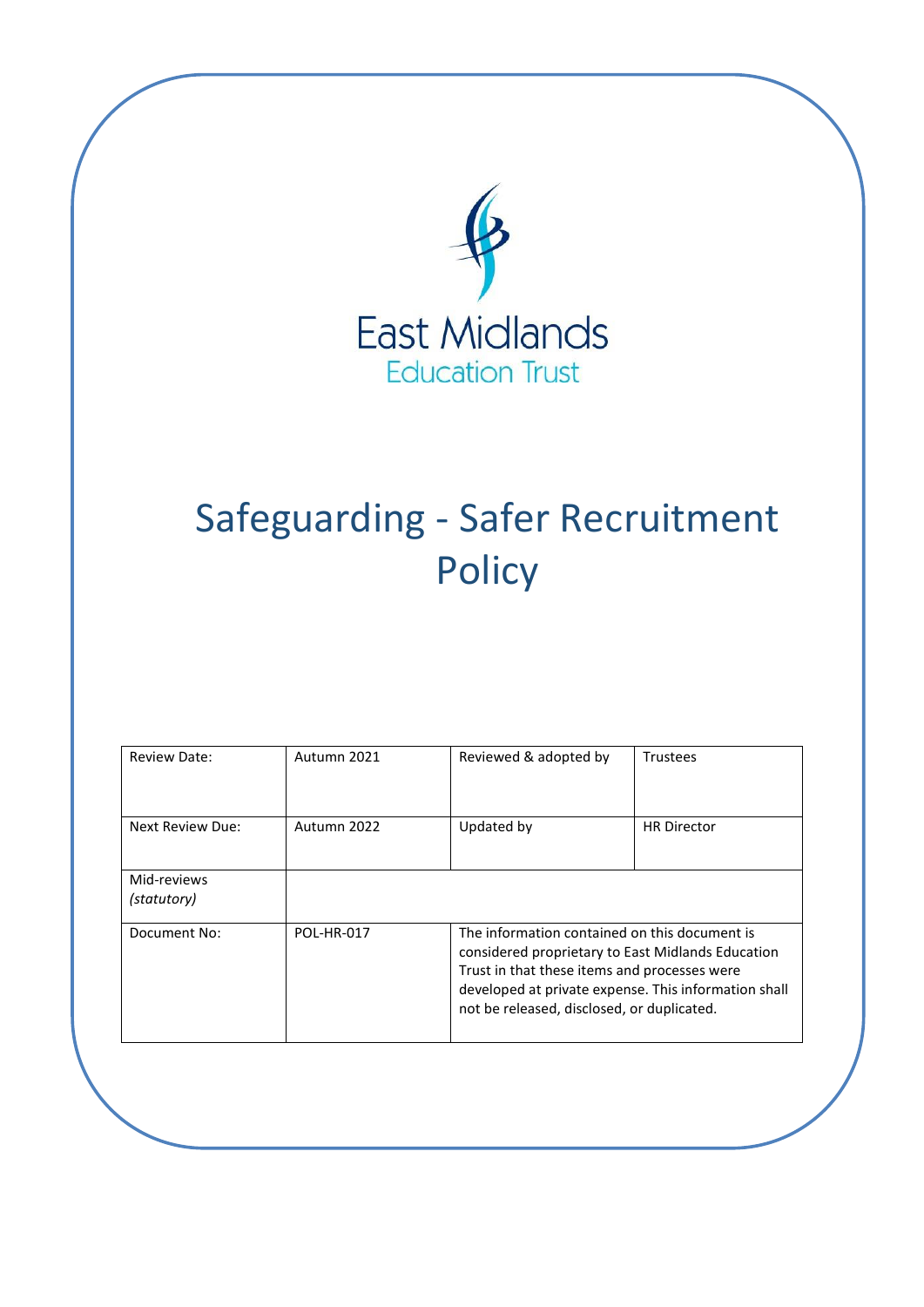# Contents

| Appendix 1 - Acceptable documents to establish a right to work in the UK 12 |  |
|-----------------------------------------------------------------------------|--|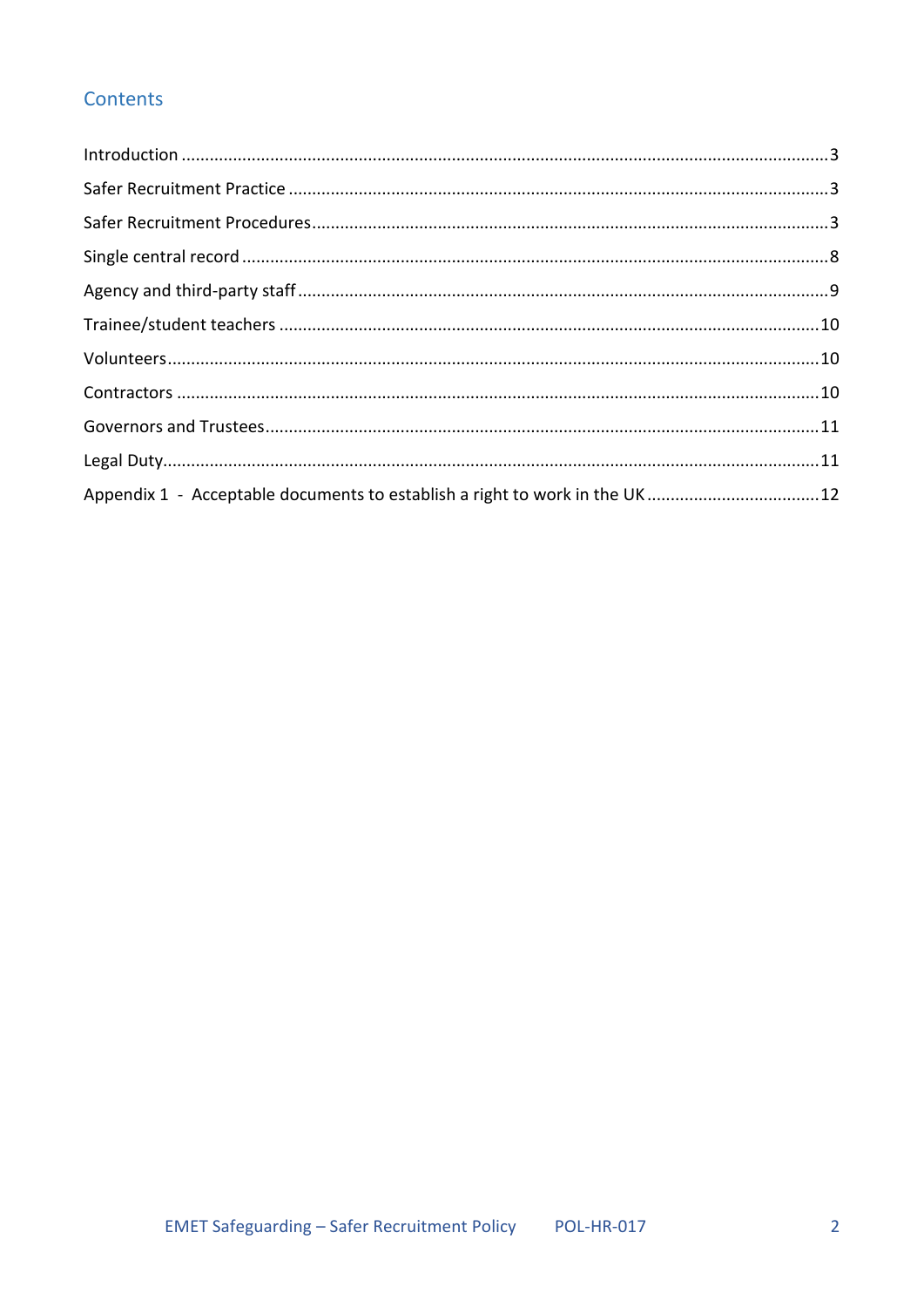## <span id="page-2-0"></span>**Introduction**

- 1.0 The Trust recognises that the welfare of the child is paramount and takes seriously its responsibility to safeguard and promote the welfare of the children and young people in its care.
- 1.1 All children have the right to be safeguarded from harm or exploitation. In order to keep all of our children safe, all Trust schools follow a clear process of Safer Recruitment to ensure that only those who are deemed appropriate to be with children are able to work in our schools.
- 1.2 The Trustees, Local Governing Bodies and staff act in accordance with Section 175 of the Education Act 2002 and the supporting statutory guidance 'Keeping Children Safe in Education 2018 and Working Together to Safeguard Children 2018' to safeguard and promote the welfare of children across the Trust.

## <span id="page-2-1"></span>Safer Recruitment Practice

- 2.0 Safer Recruitment is not just about compliance it is about creating a culture within our schools to minimise risk and keep children safe.
- 2.1 The following process will enable staff involved in recruitment and selection and with responsibility for the single central record to understand the boundaries they operate within with regards Safer Recruitment. This procedure has been developed from 'Keeping Children Safe in Education 2018. Following the procedure should help deter, reject or identify people who might abuse children, or are otherwise unsuited to work with them.
- 2.2 If any school allows external childcare providers to hire school premises for the provision of childcare (e.g, Breakfast or After School Clubs, etc) the school must ensure that the providers have appropriate policies and procedures in place with regard to safeguarding children.

## <span id="page-2-2"></span>Safer Recruitment Procedures

- **3.0 Recruitment paperwork**
- 3.1 In an effort to prevent inappropriate individuals from applying for posts within the Trust, all adverts, application forms and job descriptions/person specifications should include the following statement:

*"This School is committed to safeguarding and promoting the welfare of children and young people and expects all staff and volunteers to share this commitment. Safeguarding checks will be undertaken during the recruitment process".* 

3.2 The application form should also include an explanation that the post is exempt from the Rehabilitation of Offenders Act 1974 and therefore all convictions and cautions, including those regarded as "spent" must be declared.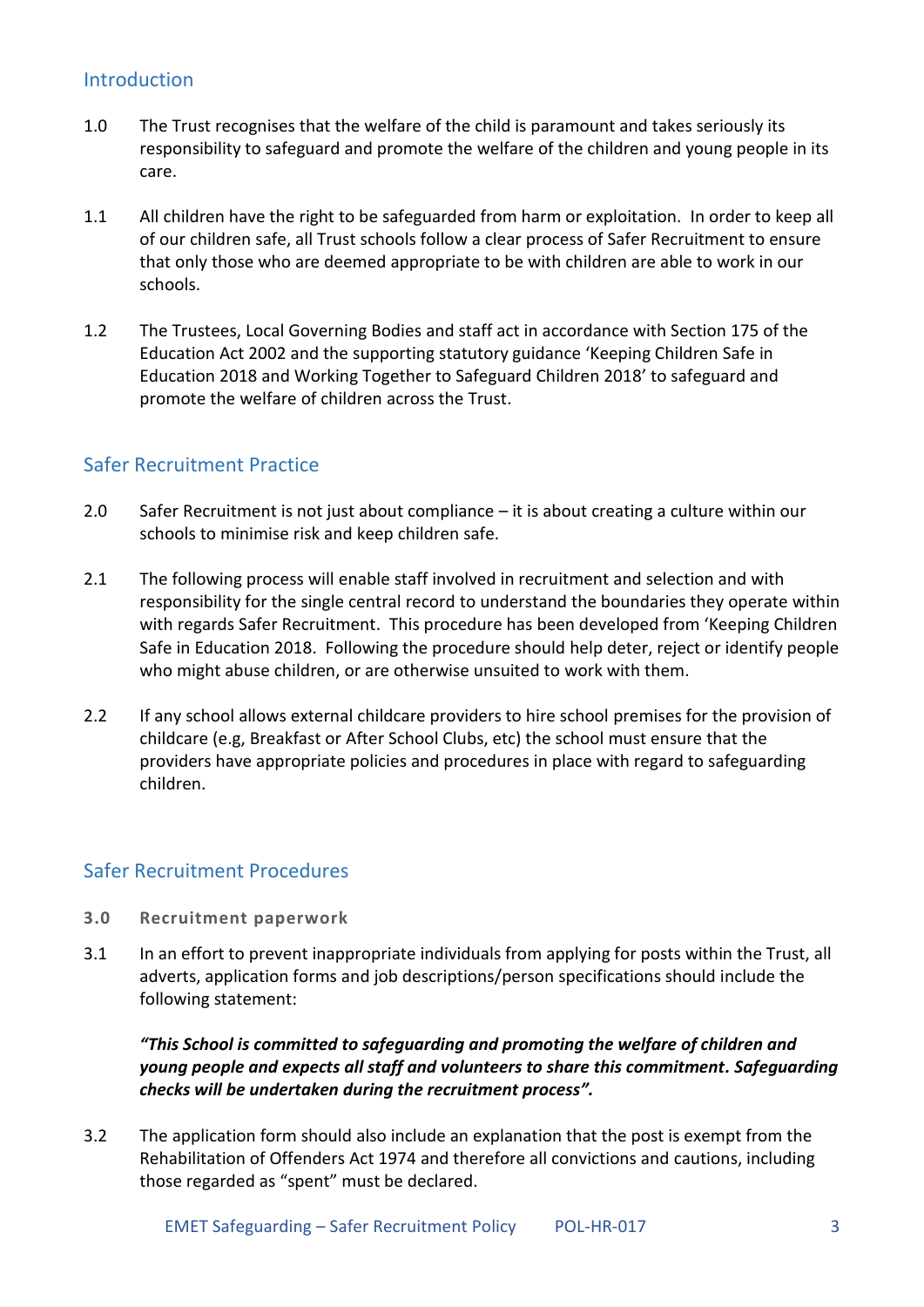#### **4.0 Prior to Interview**

- 4.1 Following shortlisting, the school should always check that information about previous employment history is not contradictory or incomplete.
- 4.2 Two references should be obtained for all short-listed candidates, including internal ones. Where possible, they should be sought before interview so that any issues of concern can be explored further with the referee and taken up with the candidate at interview.
- 4.3 References should always be obtained from the candidate's current employer. Where a candidate is not currently employed, verification of their most recent period of employment and reasons for leaving should be obtained from the school, college, local authority or organisation at which they were employed.
- 4.4 Referees should be specifically asked about the candidate's suitability for working with children and young people, any disciplinary warnings, including time expired warnings that relate to safeguarding children and the candidate's suitability for the post. References should always be requested directly from the referee and schools should not rely on open references, for example in the form of 'to whom it may concern' testimonials.
- 4.5 Where the content of the reference is vague or insufficient, or where it does not match the information provided on the application form, referees should be contacted to clarify the content.
- 4.6 Any offer of appointment made to a successful candidate must be conditional on satisfactory references being received. Any concerns with references must be resolved satisfactorily before the appointment is confirmed.

#### **5.0 The Job Offer**

Any offer of appointment made to a successful candidate must be conditional on satisfactory completion of the following pre-employment checks:

#### 5.1 **Verifying Identification**

- 5.1.1 The applicant must provide sufficient ID documents for the school to ensure that the individual is genuine. Where possible, at least one document should include a photograph (ie, passport or photo driving licence). When checking, schools should ensure that documents appear to be the originals, are current and have not been tampered with in any way. Please speak to EMET HR if you are unsure about the validity of any documents.
- 5.1.2 A copy of all documentary evidence used to verify the successful candidate's identity must be kept on their personal file.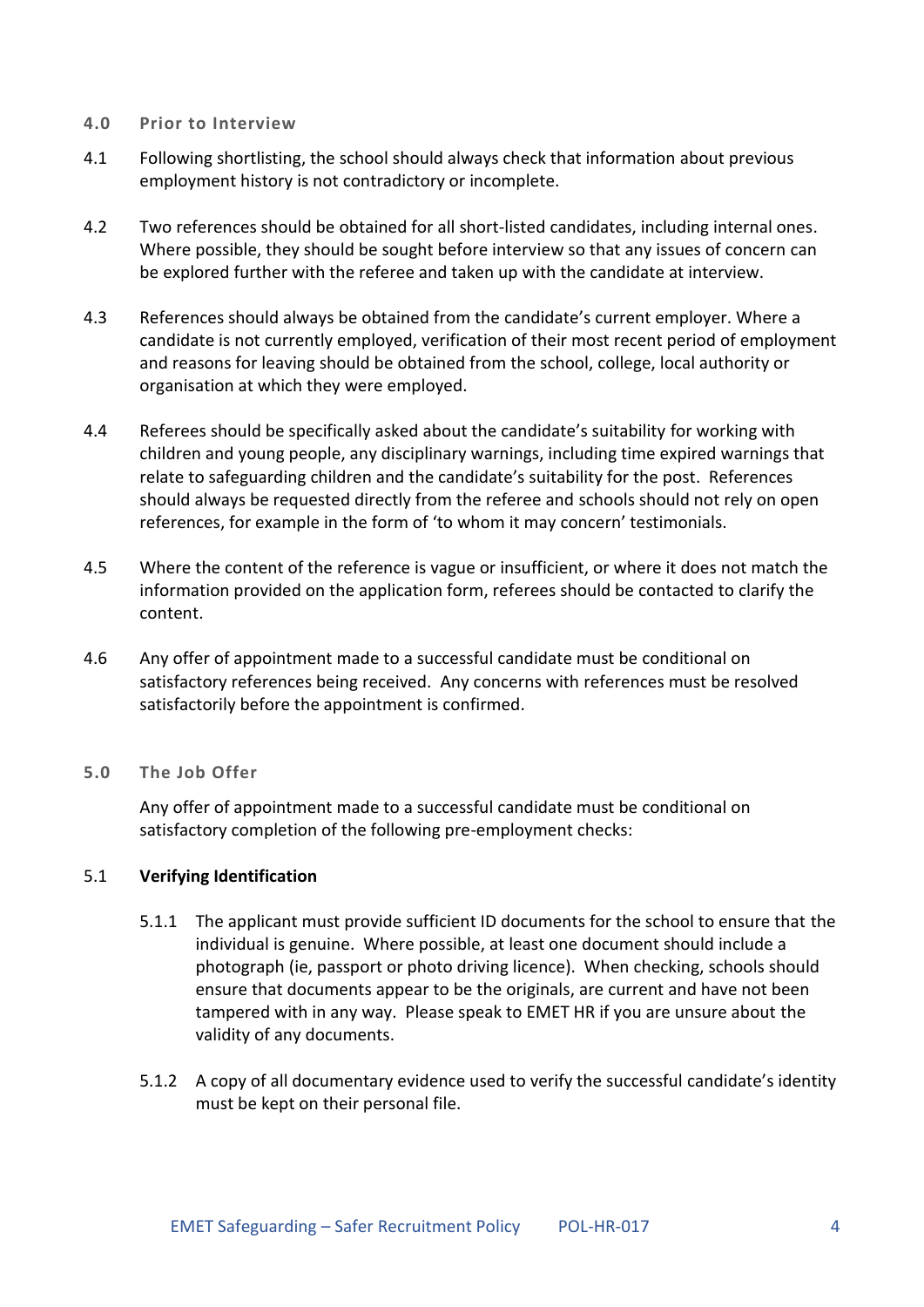#### 5.2 **Disclosure and Barring Service (DBS) checks**

- 5.2.1 An Enhanced DBS with Children's Barred List check must be carried out for all staff new to the Trust, even if the individual has never been to the UK. This level of DBS allows for an additional check to be made as to whether the person appears on the children's barred list.
- 5.2.2 If an individual will be starting work before the DBS certificate is available, the school should ensure that the individual is appropriately supervised and that all other checks, including a separate barred list check, has been completed. This check can be carried out using the Secure Access Teacher Services' system.
- 5.2.3 The individual must show their original paper DBS certificate to the school before they take up post, or as soon as practical afterwards. Originals or copies of certificates must never be kept on file once the appropriate information has been entered into the Single Central Record. However, the confirmation letter from the school's DBS provider stating the individual's name, the date the disclosure was completed and the disclosure number should always be kept on the personal file.
- 5.2.4 A positive DBS disclosure does not automatically mean that the person is unsuitable for a role in school. Please speak to EMET HR if you are unsure what a positive disclose means for your school.
- 5.2.5 DBS checks may be portable if staff move between EMET schools. It is the responsibility of the outgoing and incoming school to work together to arrange transfer of the DBS details to the incoming school. However, if a member of staff leaves the Trust to work elsewhere and then returns to the Trust a new DBS should be completed.
- 5.2.6 Individuals may choose to subscribe to the DBS update service and give permission to schools to check their current DBS status for free. This is acceptable as long as a copy of the webpage with the current DBS status is printed at the point of appointment and retained on the personnel file. It is the responsibility of individuals if they wish to take advantage of the Update Service, and schools should neither advise staff to join nor pay the fee associated with being part of the service.
- 5.2.7 If a school has concerns about an existing staff member's suitability to work with children, the school should carry out all relevant checks as if the person were a new member of staff.
- 5.2.8 **Staff need to be aware that if a school or college knows or has reason to believe that an individual is barred, it commits an offence if it allows the individual to carry out any form of regulated activity. There are penalties of up to five years in prison if a barred individual is convicted of attempting to engage or engaging in such work.**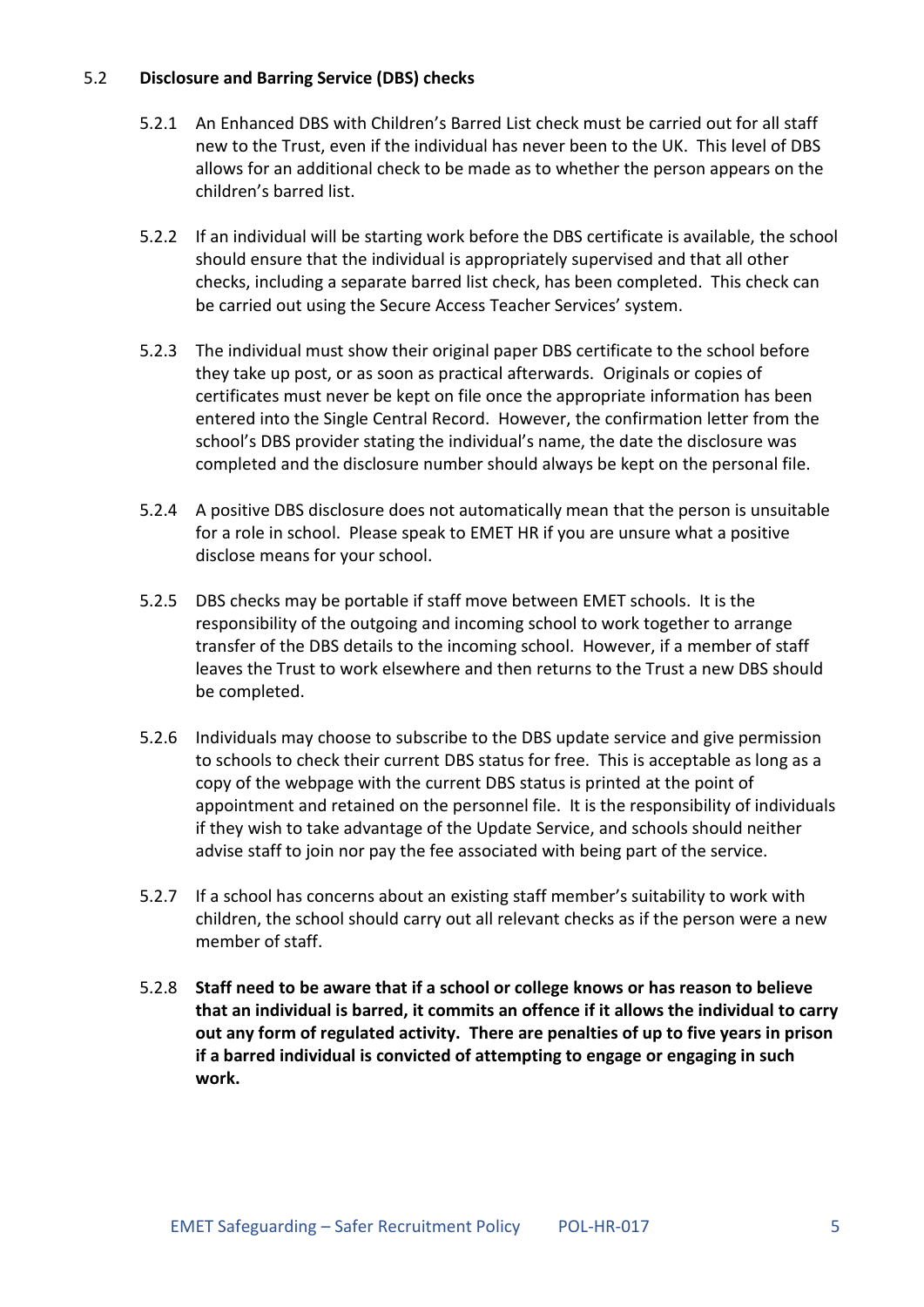#### 5.3 **Individuals who have lived or worked outside the UK**

- 5.3.1 In addition to the standard checks undertaken for all staff, schools must make any further checks they think appropriate for individuals who have lived or worked outside the UK, so that any relevant events that occurred outside the UK can be considered. Anyone who has lived or worked outside the UK since the age of 16 should provide an Overseas Criminal Records Check for each country they have resided in for 3 consecutive months or more.
- 5.3.2 If the individual has worked outside the UK within a professional role, a letter of professional standing from the professional regulating authority in the country in which the applicant has worked should also be requested.
- 5.3.3 Always contact EMET HR to discuss these checks if you would like to offer a post to an applicant who has lived or worked outside of the UK since the age of 16.

#### 5.4 **Childcare Disqualification**

- 5.4.1 On 3 September 2018, the law regulating childcare disqualification was amended. The scope of the 2018 Childcare Disqualification Regulations now covers:
	- all schools, not just primary schools;
	- only staff in schools, and not individuals living or working within staff members' households;
	- staff working with children up to the age of 8, including childcare provision on secondary school sites.
- 5.4.2 All staff must be checked to ascertain the following:
	- Whether the individual has committed any relevant offences;
	- Whether the individual has been placed on the Children's Barred List;
	- Whether the individual has had their own child(ren) placed under a care order;
	- Whether the individual has had their childcare registration cancelled or refused;
	- Whether the individual has received any relevant conviction overseas.
- 5.4.3 Staff have a responsibility to inform their school if their circumstances around any of these elements change during their employment, as stated in the EMET Code of Conduct.

#### 5.5 **Teacher prohibition orders**

5.5.1 Teacher prohibition orders prevent a person from carrying out teaching work in schools, sixth form colleges and 16 to 19 academies in England. If an applicant is subject to a Teacher Prohibition Order, this should be flagged up on an enhanced DBS with Barred List Check.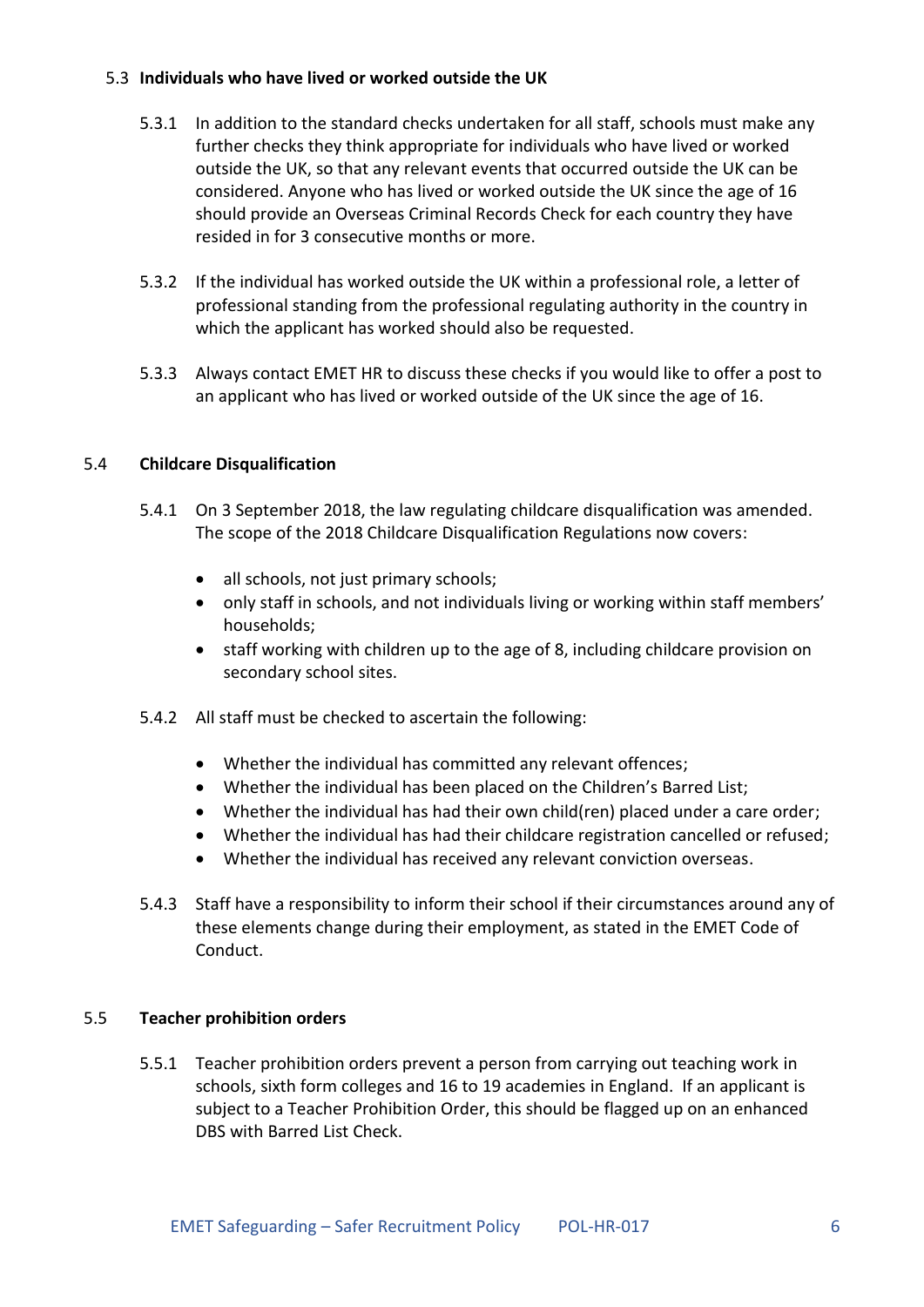- 5.5.2 The Prohibition list, along with Historic General Teaching Council for England (GTCE) should be checked using the Secure Access Teacher Services' system.
- 5.5.3 Any person who is prohibited from teaching must not be appointed to a role that involves teaching work. The Teachers' Disciplinary (England) Regulations 2012 define teaching work as: planning and preparing lessons and courses for pupils; delivering lessons to pupils; assessing the development, progress and attainment of pupils; and reporting on the development, progress and attainment of pupils.
- 5.5.4 Any new member of staff who has a teaching qualification should be checked for a teacher prohibition order, even if they are not being employed in a teaching role.

#### 5.6 **Section 128 direction**

- 5.6.1 A Section 128 direction prohibits or restricts a person from taking part in the management of an independent school, including academies and free schools. A person who is prohibited is unable to participate in any management of an independent school as an employee, a trustee or a governor. However, a prohibited person is able to be an employee in a non-management role.
- 5.6.2 For the purposes of Section 128 direction, EMET include the following roles within the definition of 'management':
	- **•** Trustees
	- **•** Governors
	- Head Teachers
	- CEO and EMET Directors
	- Department Heads
	- Any member of the school's defined leadership team
- 5.6.3 If an applicant is subject to a Section 128 direction, this should be flagged up on an enhanced DBS with Barred List Check. The Prohibition list can also be checked using the Secure Access Teacher Services' system.

#### 5.7 **Qualifications**

- 5.7.1 For any posts that require a professional qualification (e.g. teacher, teaching assistant, finance officer, etc) schools should ensure that qualifications are in place. When checking, schools should ensure that documents appear to be the originals, are current and have not been tampered with in any way. Teaching qualifications should be cross-referenced with the individual's record on the Secure Access Teacher Services' system.
- 5.7.2 Please speak to EMET HR if you are unsure about the validity of any documents.
- 5.7.3 Copies of qualification documents should be retained in the individual's personal file.

#### 5.8 **Right to Work in the UK**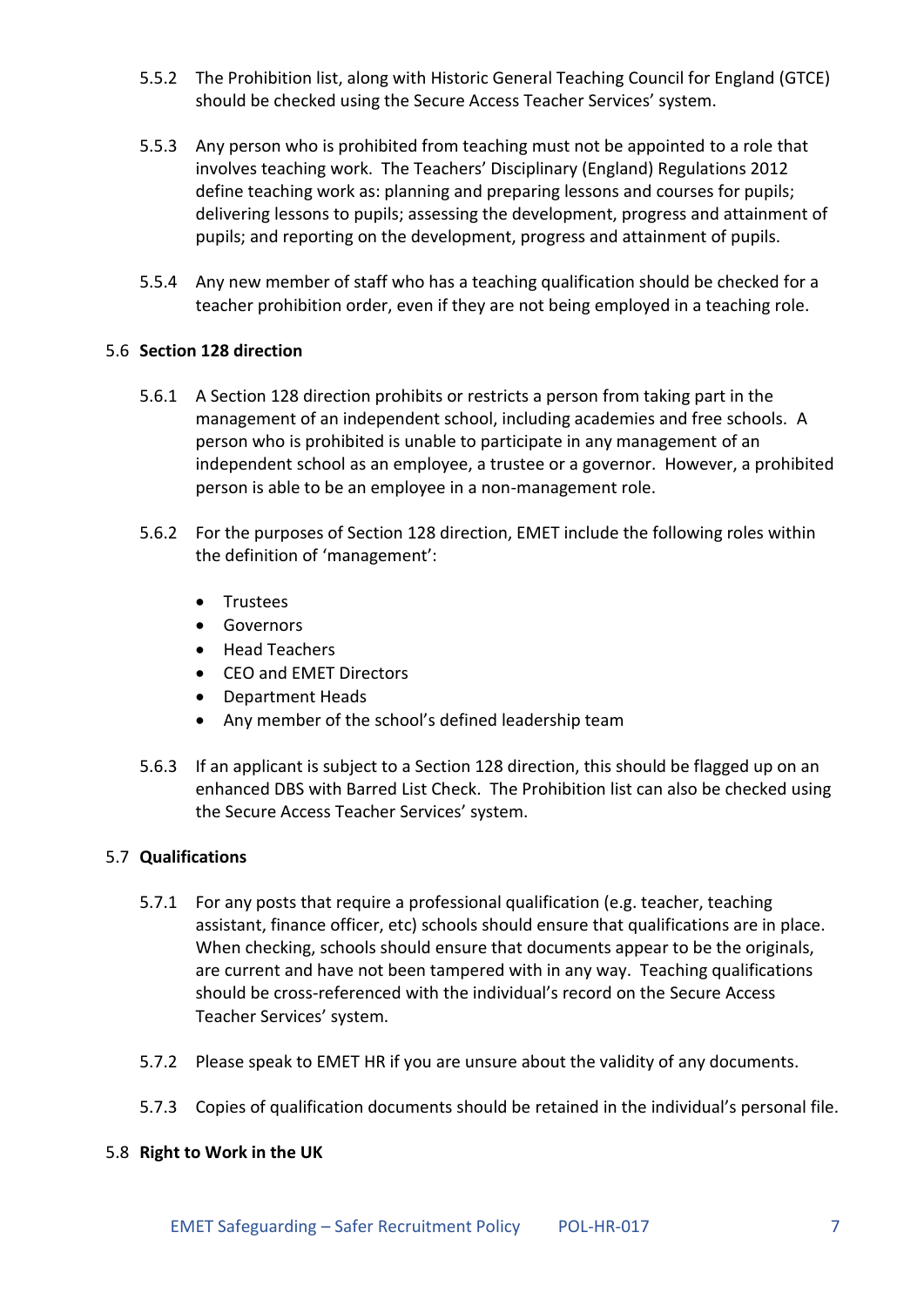- 5.8.1 Everyone who works within the Trust must be checked to ensure that they have the right to work in the UK. This is particularly important as employing an illegal worker can lead to an unlimited fine or a jail sentence.
- 5.8.2 Acceptable documents to establish a right to work in the UK are listed in Appendix 1.
- 5.8.3 From 30 June 2021, EU, EEA and Swiss nationals will no longer have an automatic right to work in the UK. Any applicant from these countries will need to prove they have Settled or Pre-Settled Status, which allows them to work in the UK. The status can be checked at [www.gov.uk/view-right-to-work](http://www.gov.uk/view-right-to-work) using the individual's date of birth and 'share code'. The outcome page from this website must be printed to show proof that a check was conducted.
- 5.8.4 Documents checked for the right to work in the UK should be signed and dated by the checker and retained in the personal file.
- 5.8.5 When checking, schools should ensure that documents appear to be the originals, are current and have not been tampered with in any way. Please speak to EMET HR if you are unsure about the validity of any documents.

#### **5.9 Medical Clearance**

5.9.1 The candidate's mental and physical fitness to carry out their work responsibilities should always be carried out. This will usually be carried out via the school's occupational health provider.

#### **5.10 Overseas Trained Teachers**

5.10.1 The DfE has issued guidance on the employment of overseas trained teachers which can be found at [https://www.gov.uk/government/publications/employing-overseas](https://www.gov.uk/government/publications/employing-overseas-trained-teachers-from-outside-the-eea)[trained-teachers-from-outside-the-eea](https://www.gov.uk/government/publications/employing-overseas-trained-teachers-from-outside-the-eea) Schools should follow this guidance in all cases where an overseas trained teacher is the preferred candidate.

## <span id="page-7-0"></span>Single central record

- 6.0 All schools within the Trust must keep a single central record (referred to in the regulations as 'The Register'). The single central record must include all staff, volunteers, Governors, supply agency staff, the EMET CEO, the EMET Deputy CEO for their educational phase, the Finance Director, HR Director and Estates Director.
- 6.1 In addition to the above, a single central record will be kept to include all centrally employed staff, centrally based volunteers and supply agency staff and the Trustees.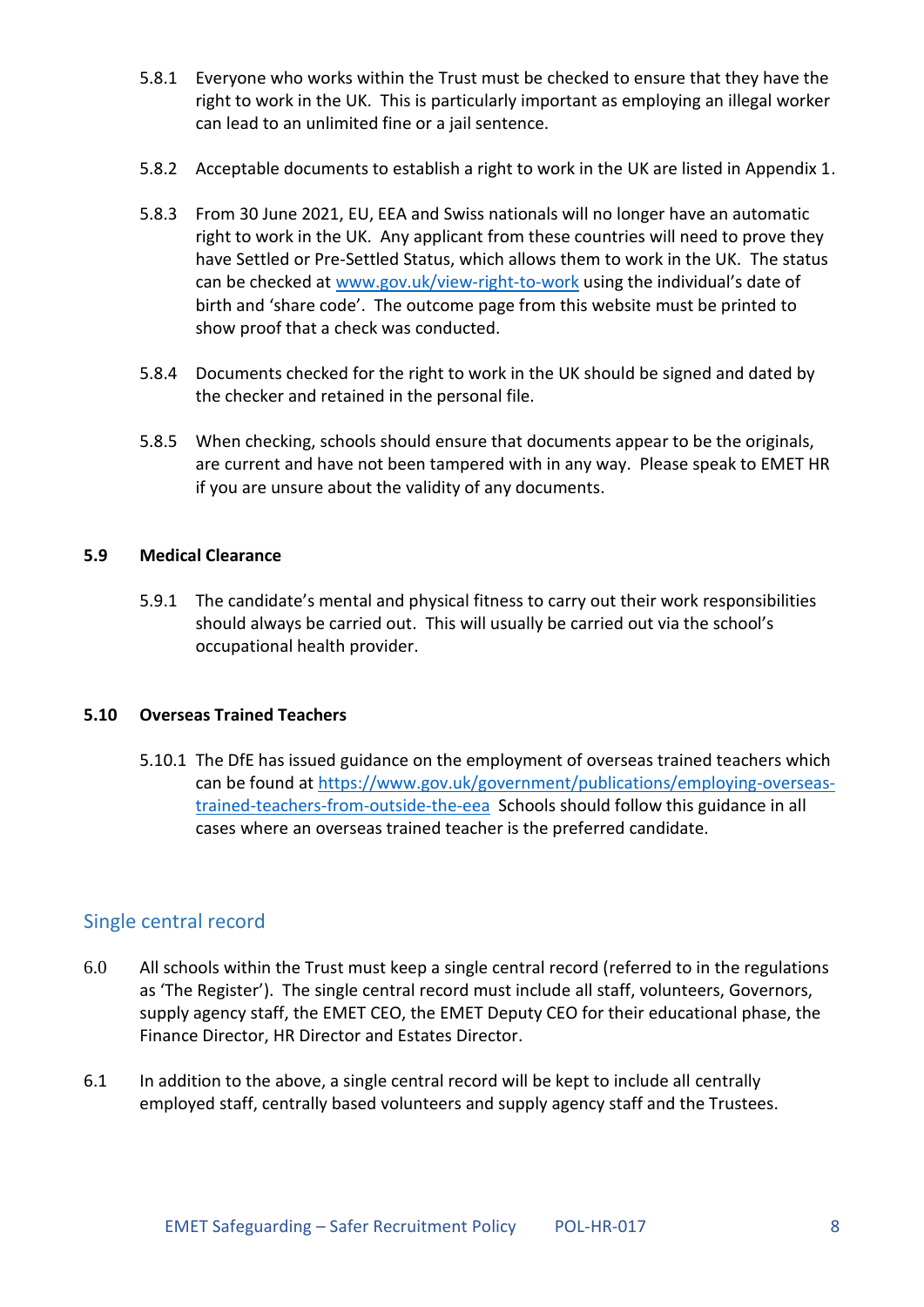- 6.2 The information that must be included is whether the following checks have been carried out or certificates obtained, and the date on which each check was completed/certificate obtained:
	- an identity check;
	- a barred list check;
	- an enhanced DBS check;
	- a prohibition from teaching check (where appropriate);
	- a section 128 check (where appropriate):
	- further checks on people who have lived or worked outside the UK;
	- a check of professional qualifications;
	- a check to establish the person's right to work in the UK.
- 6.3 In addition to the above statutory requirements, EMET schools will also include the following information on their single central record:
	- post and contract details;
	- childcare disqualification;
	- reference checks:
	- medical clearance;
	- SCR check completed.
- 6.4 For agency and third party supply staff, schools must include whether written confirmation has been received that the employment business supplying the member of supply staff has carried out the relevant checks and obtained the appropriate certificates, and the date that confirmation was received and whether any enhanced DBS certificate check has been provided in respect of the member of staff.

## <span id="page-8-0"></span>Agency and third-party staff

- 7.0 Schools must obtain written notification from any agency, or third-party organisation they use, that the organisation has carried out the appropriate checks on any individual who will be working at the school. Where the position requires a barred list check, this must be obtained by the agency or third-party prior to appointing that individual. This information should be included on the single central record.
- 7.1 Where the agency or third-party organisation has obtained an enhanced DBS certificate before the person is due to begin work at the school, which has disclosed any matter or information, or any information was provided to the employment business, the school must obtain a copy of the certificate from the agency.
- 7.2 The school must also check that the person presenting themselves for work is the same person on whom the checks have been made.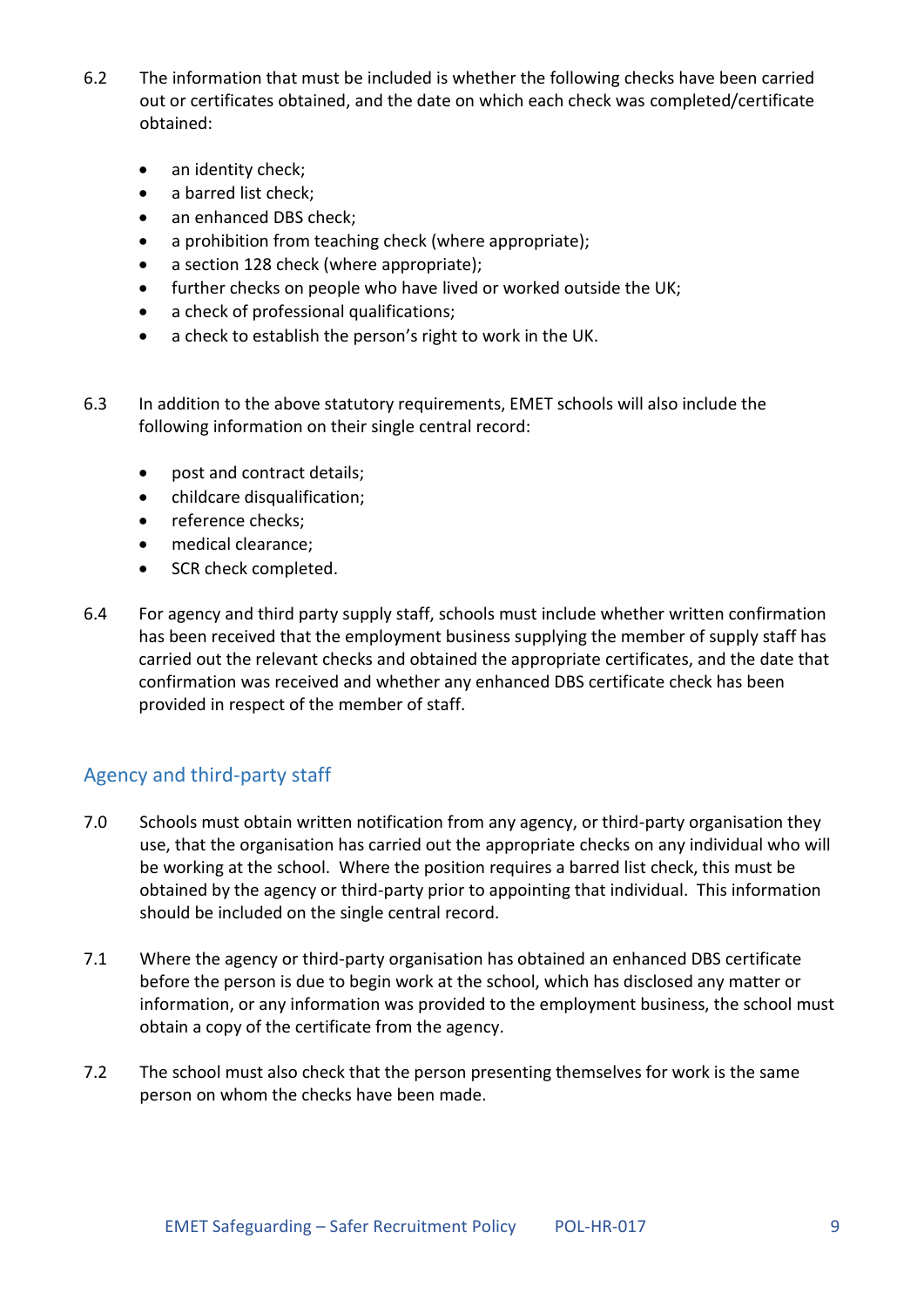## <span id="page-9-0"></span>Trainee/student teachers

- 8.0 Where applicants for initial teacher training are salaried by the school, the school must ensure that all necessary checks are carried out.
- 8.1 Where trainee teachers are fee-funded, it is the responsibility of the initial teacher training provider to carry out the necessary checks. Schools should obtain written confirmation from the training provider that these checks have been carried out and that the trainee has been judged by the provider to be suitable to work with children.

## <span id="page-9-1"></span>Volunteers

- 9.0 Volunteers who on an unsupervised basis teach or look after children regularly, or provide personal care even on a one-off basis must have an enhanced with barred list DBS check.
- 9.1 The school or college should undertake a risk assessment and use their professional judgement and experience when deciding whether to obtain an enhanced DBS certificate for any volunteer not engaging in regulated activity. Details of the risk assessment must be recorded and should include:
	- the nature of the work with children, especially if it will constitute regulated activity, including the level of supervision;
	- what the school knows about the volunteer, including formal or informal information offered by staff, parents and other volunteers;
	- whether the volunteer has other employment or undertakes voluntary activities where referees can advise on their suitability; and
	- whether the role is eligible for a DBS check and, if it is, what level is appropriate.
- 9.2 Under no circumstances should a volunteer who has not been checked be left unsupervised within school. For a person to be considered supervised, the supervision must be:
	- by a person who is in regulated activity relating to children;
	- regular and day to day; and
	- reasonable in all the circumstances to ensure the protection of children.

## <span id="page-9-2"></span>**Contractors**

- 10.0 Where schools use contractors to provide services, they should set out the safeguarding requirements in the contract between the organisation and the school.
- 10.1 Schools should ensure that any contractor, or any employee of the contractor who is to work at the school, has been subject to the appropriate level of DBS check.
- 10.2 Schools should always check the identity of contractors and their staff on arrival.
- 10.3 Under no circumstances should a contractor in respect of whom no checks have been obtained be allowed to work unsupervised in school when students are present.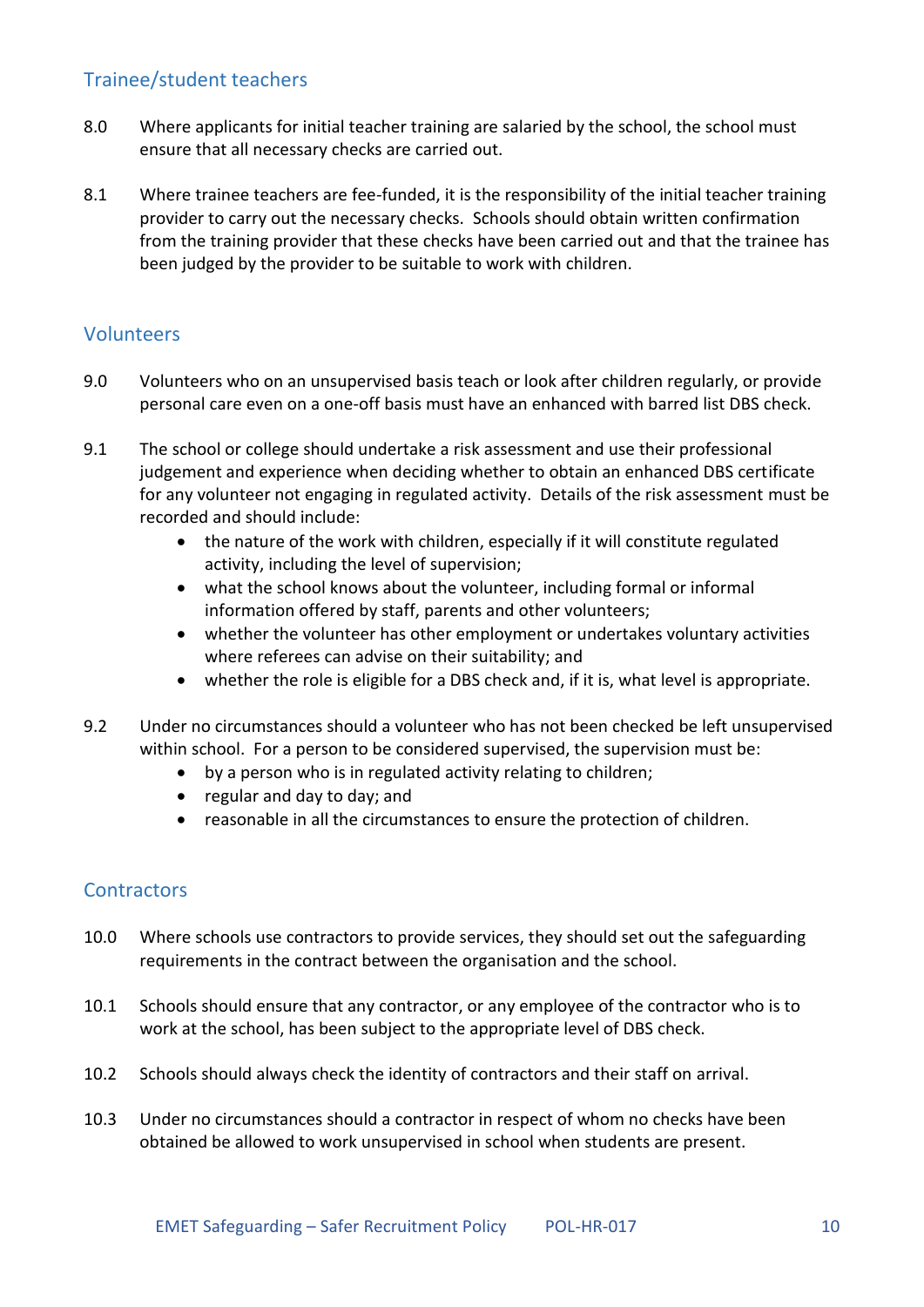## <span id="page-10-0"></span>Governors, Trustees and Members

11.0 Enhanced DBS checks, identity checks and Section 128 checks must be undertaken for all members of the Governing body of a school and all Members and Trustees of the Trust before, or as soon as practicable after, any individual takes up their position. Further checks should be undertaken if an individual has lived outside of the UK for any period of time after the age of 16.

## <span id="page-10-1"></span>Legal Duty

- 12.0 Schools have a legal duty to refer to the DBS anyone who has harmed, or poses a risk of harm, to a child or vulnerable adult; where the harm test is satisfied in respect of that individual; where the individual has received a caution or conviction for a relevant offence, or if there is reason to believe that the individual has committed a listed relevant offence; and that the individual has been removed from working (paid or unpaid) in regulated activity, or would have been removed had they not left.
- 12.1 Where a teacher is dismissed or the school ceases to use the services of a teacher because of serious misconduct, or might have dismissed them or ceased to use their services had they not left first, they must consider whether to refer the case to the Secretary of State, who will decide whether to make a prohibition order in respect of that person.
- 12.3 Always contact EMET HR if you have any concerns or issues that may need to be referred to either the DBS or Secretary of State.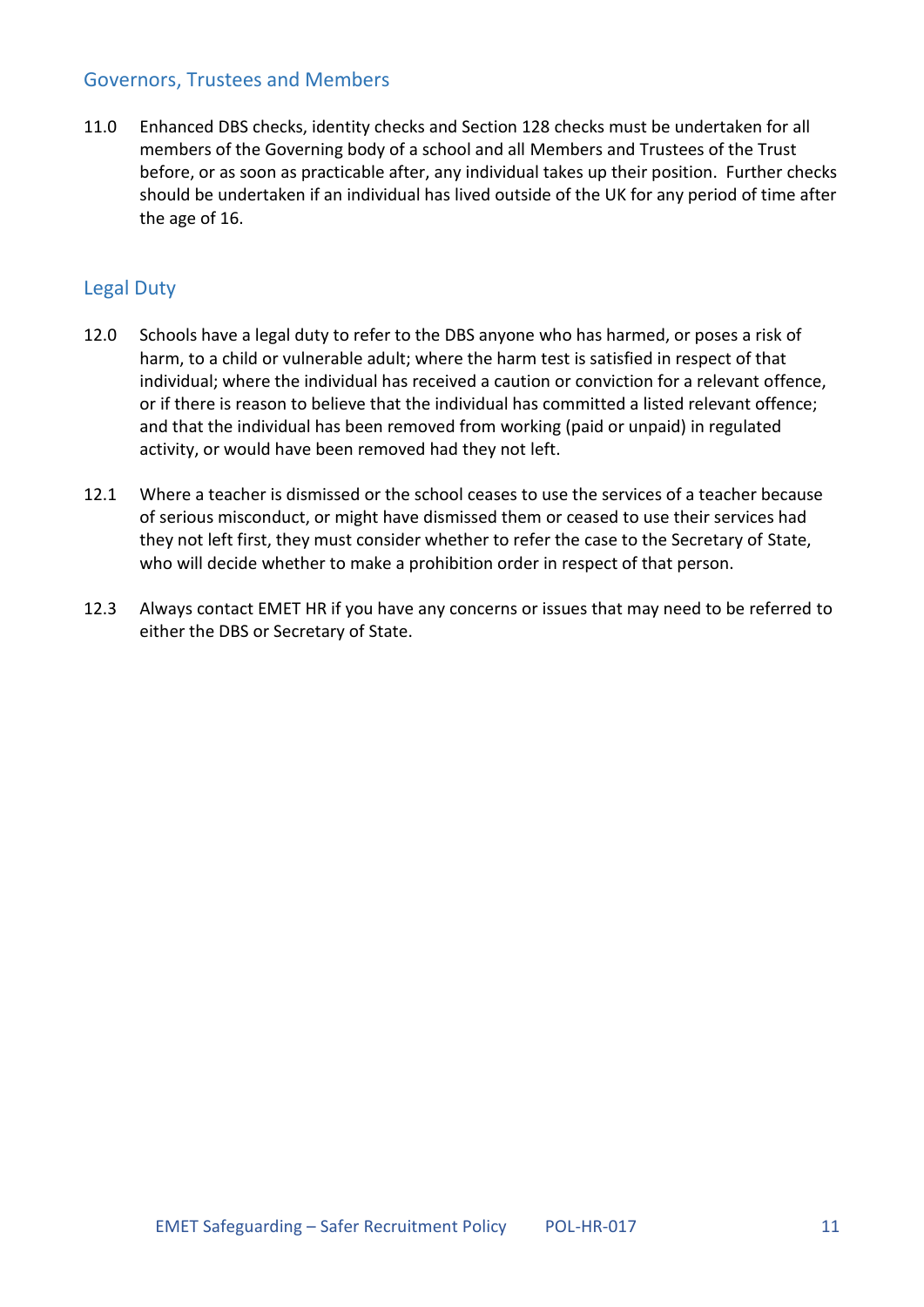# <span id="page-11-0"></span>Appendix 1 - Acceptable documents to establish a right to work in the UK

#### **List A - Acceptable documents to establish a continuous statutory excuse**

- 1. A passport showing the holder, or a person named in the passport as the child of the holder, is a British citizen or a citizen of the UK and Colonies having the right of abode in the UK.
- 2. A passport or national identity card showing the holder, or a person named in the passport as the child of the holder, is a national of a European Economic Area country or Switzerland.
- 3. A Registration Certificate or Document Certifying Permanent Residence issued by the Home Office to a national of a European Economic Area country or Switzerland.
- 4. A Permanent Residence Card issued by the Home Office to the family member of a national a European Economic Area country or Switzerland.
- 5. A **current** Biometric Immigration Document (Biometric Residence Permit) issued by the Home Office to the holder indicating that the person named is allowed to stay indefinitely in the UK, or has no time limit on their stay in the UK.
- 6. A **current** passport endorsed to show that the holder is exempt from immigration control, is allowed to stay indefinitely in the UK, has the right of abode in the UK, or has no time limit on their stay in the UK.
- 7. A **current** Immigration Status Document issued by the Home Office to the holder with an endorsement indicating that the named person is allowed to stay indefinitely in the UK or has no time limit on their stay in the UK, **together with** an official document giving the person's permanent National Insurance number and their name issued by a Government agency or a previous employer.
- 8. A **full** birth or adoption certificate issued in the UK which includes the name(s) of at least one of the holder's parents or adoptive parents, **together with** an official document giving the person's permanent National Insurance number and their name issued by a Government agency or a previous employer.
- 9. A birth or adoption certificate issued in the Channel Islands, the Isle of Man or Ireland, **together with** an official document giving the person's permanent National Insurance number and their name issued by a Government agency or a previous employer.
- 10. A certificate of registration or naturalisation as a British citizen, **together with** an official document giving the person's permanent National Insurance number and their name issued by a Government agency or a previous employer.